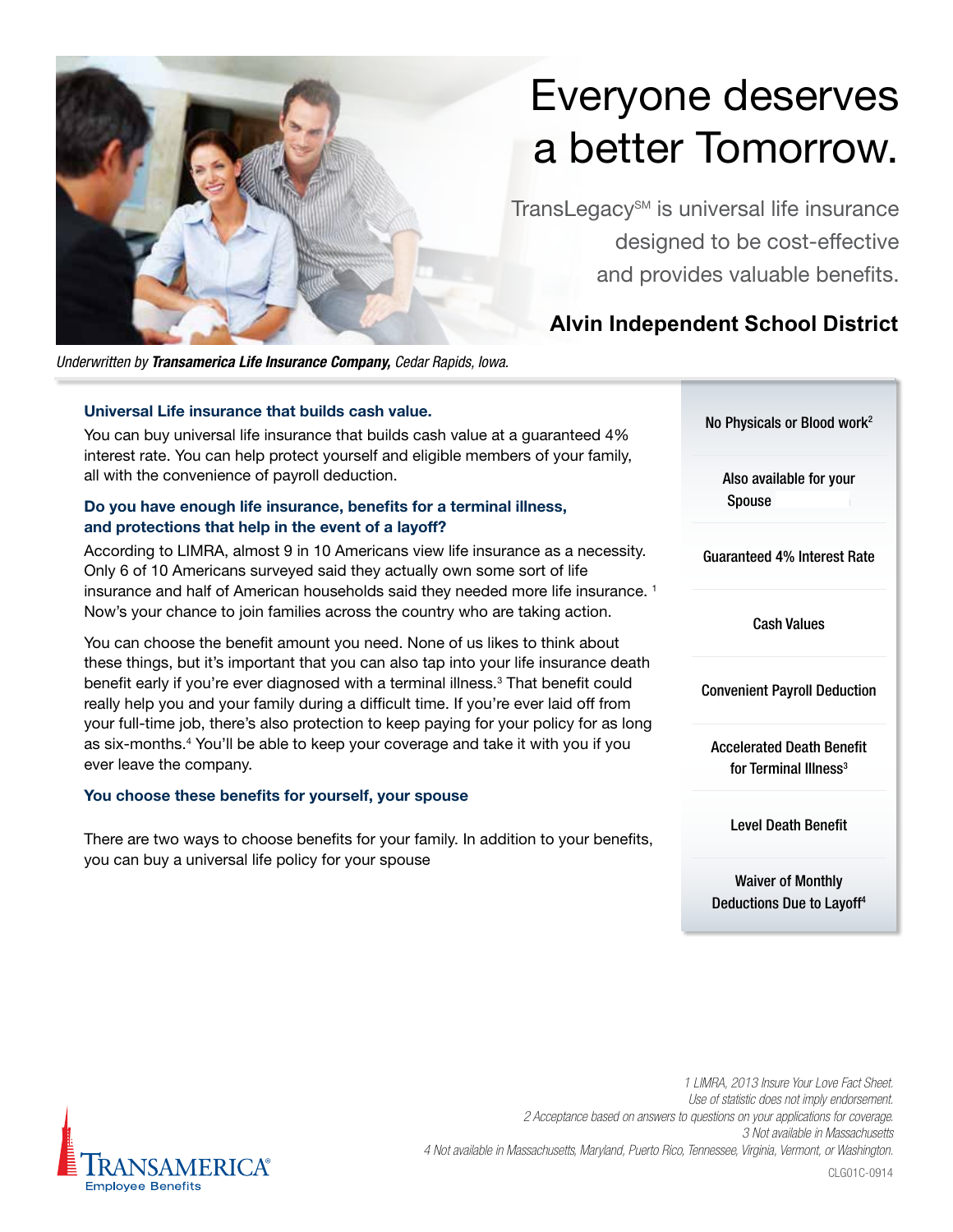#### **Universal Life Insurance Issue Amounts Available to your Group**

| <b>APPLICANT</b>                  | AGE           | Issue Amounts*       |
|-----------------------------------|---------------|----------------------|
| Employee                          | 16 through 70 | \$25,000 - \$150,000 |
| Spouse or equivalent by state law | 16 through 65 | \$15,000             |

#### **You can purchase coverage for as little as \$4 per week.**

| Employee                                                                                                                              | 16 through 70                                                     | \$25,000 - \$150,000                                                                                                                                                                                                                                                                                                                                                   |
|---------------------------------------------------------------------------------------------------------------------------------------|-------------------------------------------------------------------|------------------------------------------------------------------------------------------------------------------------------------------------------------------------------------------------------------------------------------------------------------------------------------------------------------------------------------------------------------------------|
| Spouse or equivalent by state law                                                                                                     | 16 through 65                                                     | \$15,000                                                                                                                                                                                                                                                                                                                                                               |
|                                                                                                                                       |                                                                   | * Not to exceed five times base salary.                                                                                                                                                                                                                                                                                                                                |
|                                                                                                                                       |                                                                   |                                                                                                                                                                                                                                                                                                                                                                        |
| You can purchase coverage for as little as \$4 per week.<br>how much coverage you can buy for just a few dollars a week.              |                                                                   | The price you pay will depend on your age and whether or not you use tobacco. Sample costs below show you                                                                                                                                                                                                                                                              |
| NON-TOBACCO ISSUE AGE                                                                                                                 |                                                                   | \$4 A WEEK FACE AMOUNT<br>includes WAIVER OF DEDUCTIONS FOR LAYOFF<br>and TERMINAL ILLNESS RIDERS                                                                                                                                                                                                                                                                      |
| 25                                                                                                                                    |                                                                   | \$46,602                                                                                                                                                                                                                                                                                                                                                               |
| 35                                                                                                                                    |                                                                   | \$30,352                                                                                                                                                                                                                                                                                                                                                               |
| 45                                                                                                                                    |                                                                   | \$19,191                                                                                                                                                                                                                                                                                                                                                               |
|                                                                                                                                       |                                                                   |                                                                                                                                                                                                                                                                                                                                                                        |
|                                                                                                                                       | Refer to the policy, certificate and riders for complete details. | This is a brief summary of TransLegacy <sup>SM</sup> Universal Life Insurance underwritten by Transamerica Life Insurance Company, Cedar Rapids, Iowa.<br>Policy Form Series CPGLDU00 and CCGLDU00. Rider form series CRABTI00 and CRULWT00.<br>Forms and form numbers may vary. Coverage may not be available in all jurisdictions. Limitations and exclusions apply. |
| Up to date information regarding our compensation practices can be found in the Disclosures section of our website at: www.tebcs.com. |                                                                   |                                                                                                                                                                                                                                                                                                                                                                        |